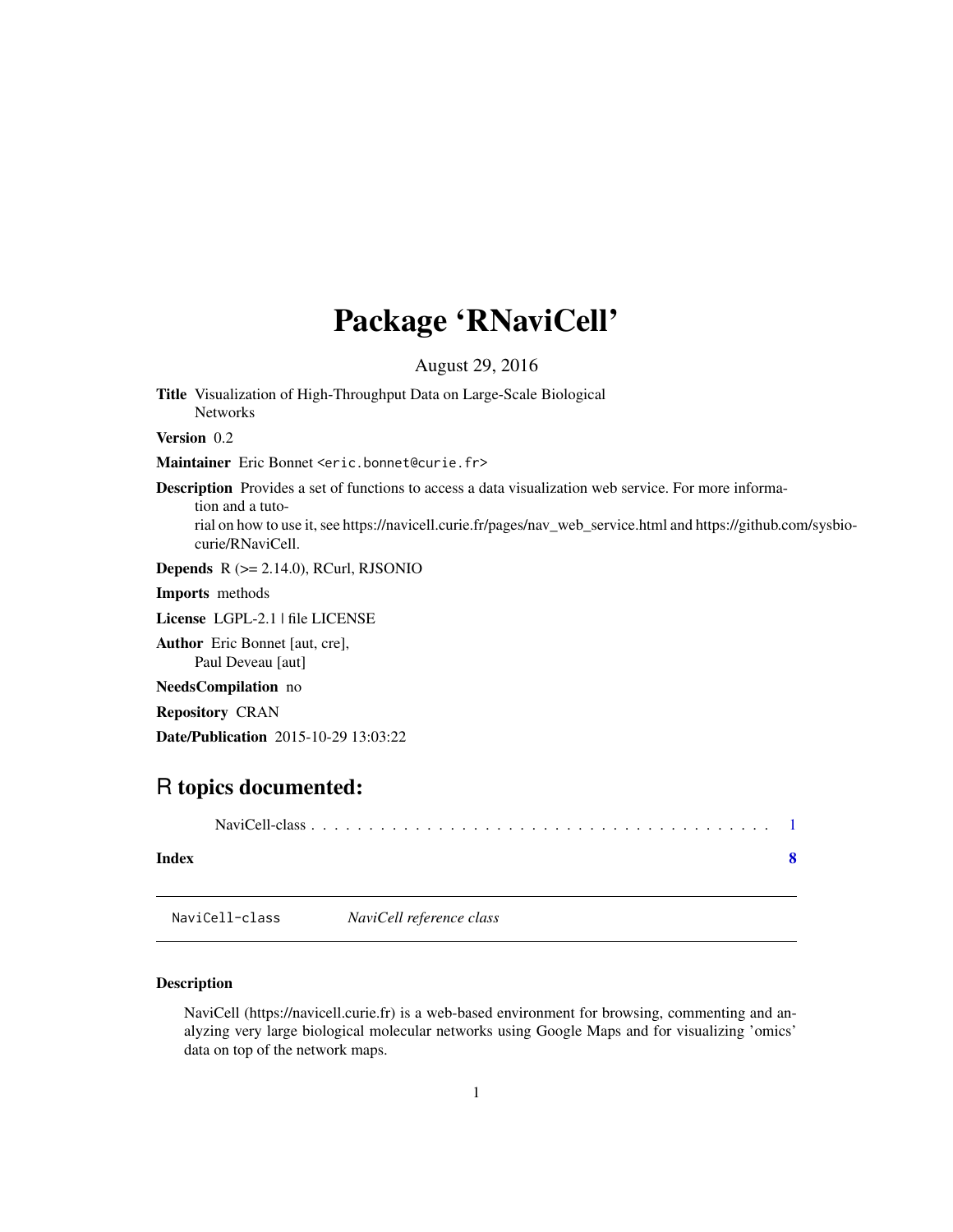#### Details

NaviCell can also act as a server allowing to be remotely controlled through a REST API. A python and a R language bindings have been developped on top of the REST API to hide technical details and to provide users and programmers a friendly interface. A Java binding has been initiated.

This is the R binding implementation. For more information about the NaviCell Web Service and a tutorial on how to use it, see https://navicell.curie.fr/pages/nav\_web\_service.html and https://github.com/eb00/RNaviCell.

#### Methods

attachLastSession(...) Attach NaviCell handle to the last existing NaviCell Web Service session.

attachSession(session\_id) Attach a NaviCell server session ID.

barplotEditorApply(...) Apply changes for the barplot editor.

barplotEditorApplyAndClose(...) Apply changes and close the barplot editor.

barplotEditorCancel(...) Cancel changes and close the barplot editor.

barplotEditorClearSamples(...) Clear all samples in the barplot editor.

barplotEditorClose(...) Close the barplot editor.

barplotEditorOpen(...) Open the barplot editor.

barplotEditorSelectAllGroups(...) Select all groups in the barplot editor.

barplotEditorSelectAllSamples(...) Select all samples in the barplot editor.

barplotEditorSelectDatatable(datatable\_name) Select a datatable in the barplot editor.

- barplotEditorSelectSample(col\_num, sample\_name) Select a sample or a group in the barplot editor. col\_num = column index number, sample  $\bar{n}$  name = sample or group name
- barplotEditorSetTransparency(value) Select transparency parameter in the barplot editor. value = integer between 1 and 100
- continuousConfigApply(datatable\_name, parameter\_type) Apply changes to the continuous configuration editor. parameter type = 'size' or 'shape' or 'color'.
- continuousConfigApplyAndClose(datatable\_name, datatable\_parameter) Apply changes and close continuous configuration editor for a given type of parameter. datatable\_parameter = 'shape' or 'color' or 'size'.
- continuousConfigCancelAndClose(datatable\_name, datatable\_parameter) Cancel changes and close continuous configuration editor for a given type of parameter. datatable\_parameter = 'shape' or 'color' or 'size'.
- continuousConfigClose(datatable\_name, datatable\_parameter) Close continuous configuration editor for a given type of parameter. datatable\_parameter = 'shape' or 'color' or 'size'.
- continuousConfigOpen(datatable\_name, datatable\_parameter) Open continuous configuration editor for a given type of parameter. datatable\_parameter = 'shape' or 'color' or 'size'.
- continuousConfigSetAbsVal(datatable\_parameter, datatable\_name, checked) Set absolute value mode for continuous configuration editor for a given type of parameter. datatable\_parameter = 'shape' or 'color' or 'size', checked = TRUE or FALSE.
- continuousConfigSetColorAt(datatable\_name, sample\_or\_group, index, color\_hex\_value) Set continuous configuration color value. sample\_or\_group = 'sample' or 'group'.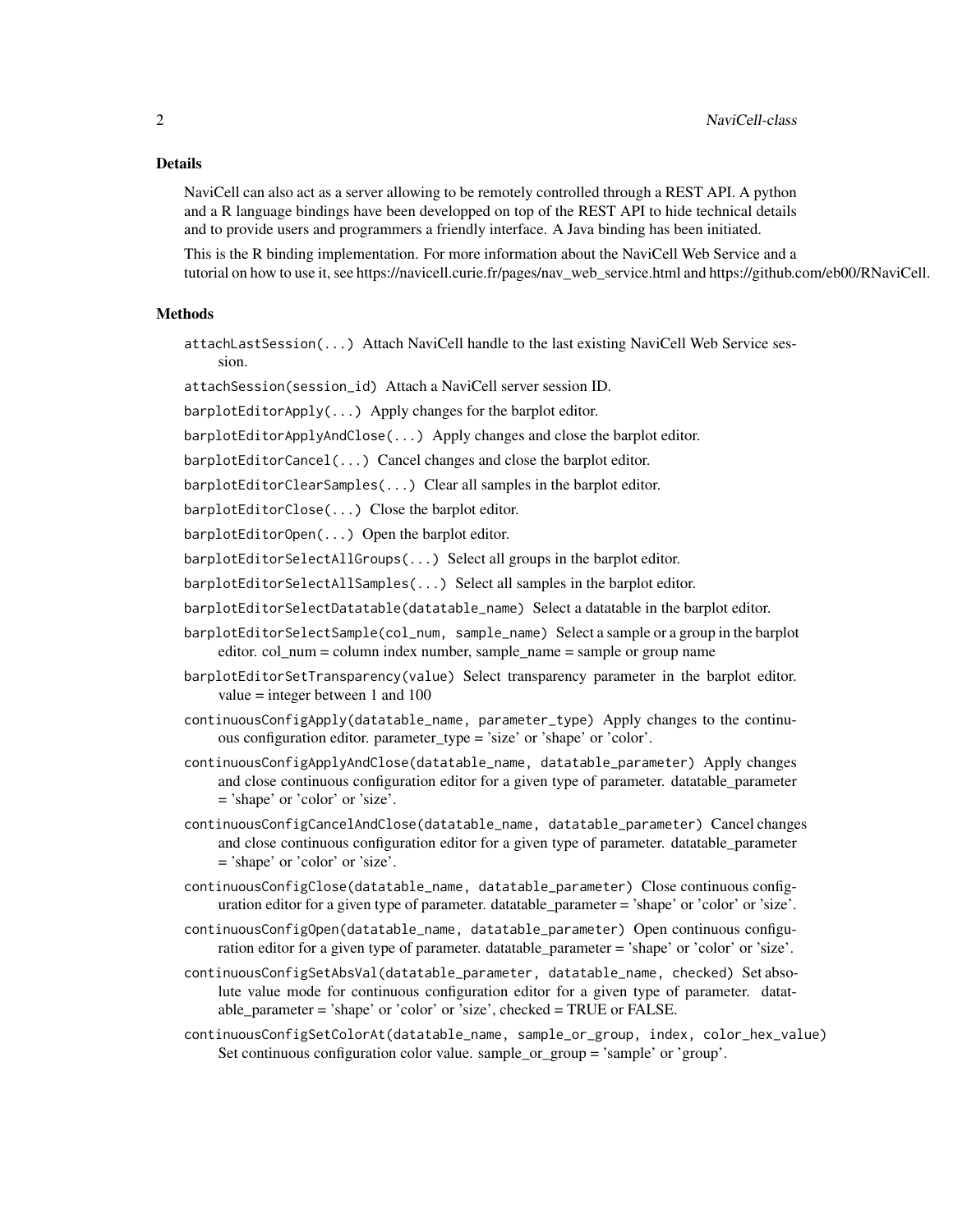- continuousConfigSetGroupMethod(datatable\_parameter, datatable\_name, method\_index) Set the method used when multiple symbols map to the same entity. datatable\_parameter  $=$ 'shape' or 'color' or 'size', method\_index = integer.
- continuousConfigSetSampleMethod(datatable\_parameter, datatable\_name, method\_index) Set the method used when multiple symbols map to the same entity. datatable\_parameter  $=$ 'shape' or 'color' or 'size', method\_index = integer.
- continuousConfigSetSelectionShape(datatable\_name, sample\_or\_group, index, shape) Set the shape selection to a given value for the 'shape' parameter. sample\_or\_group = 'sample' or 'group', index = integer, shape = integer.
- continuousConfigSetSelectionSize(datatable\_name, sample\_or\_group, index, size) Set the size selection to a given value for the 'size' parameter. sample\_or\_group = 'sample' or 'group', index = integer, size = integer.
- continuousConfigSetStepCount(sample\_or\_group, datatable\_parameter, datatable\_name, step\_count) Set continuous configuration step count parameter to a given value. sample\_or\_group = 'sample' or 'group'. parameter = 'shape' or 'color' or 'size' step\_count = integer value.
- continuousConfigSetValueAt(datatable\_name, parameter\_type, sample\_or\_group, index, continuous\_value) Set continuous configuration continuous value at a given index. sample\_or\_group = 'sample' or 'group'. parameter\_type = 'size' or 'shape' or 'color'.
- continuousConfigSwitchGroupTab(datatable\_name, datatable\_parameter) Switch continuous configuration editor window to 'group' tab. Parameter = 'shape' or 'color' or 'size'.
- continuousConfigSwitchSampleTab(datatable\_name, datatable\_parameter) Switch continuous configuration editor window to 'sample' tab. Parameter = 'shape' or 'color' or 'size'.
- drawingConfigApply(...) Apply changes to drawing configuration dialog.
- drawingConfigApplyAndClose(...) Apply changes to drawing configuration and close dialog.
- drawingConfigCancel(...) Cancel changes to drawing configuration dialog.
- drawingConfigClose(...) Close drawing configuration dialog.
- drawingConfigOpen(...) Open drawing configuration dialog.
- drawingConfigSelectBarplot(checked) Select barplot display in drawing configuration dialog. checked = TRUE or FALSE.
- drawingConfigSelectDisplayAllGenes(...) Select 'Display all genes' option in drawing configuration dialog.
- drawingConfigSelectDisplaySelectedGenes(...) Select 'Display selected genes' option in drawing configuration dialog.
- drawingConfigSelectGlyph(glyph\_num, checked) Select glyph display in drawing configuration dialog. glyph  $num =$  glyph number, checked = TRUE or FALSE.
- drawingConfigSelectHeatmap(checked) Select heatmap display in drawing configuration dialog. checked = TRUE or FALSE.
- drawingConfigSelectMapStaining(checked) Select map staining display in drawing configuration dialog. checked = TRUE or FALSE.
- file2dataString(fileName) Load the content of a text file as tab-delimited string. Convert to NaviCell compatible format.
- findEntities(entity, bubble) Find one or more entities on the map. entity = entity's name pattern (string), bubble = TRUE or FALSE.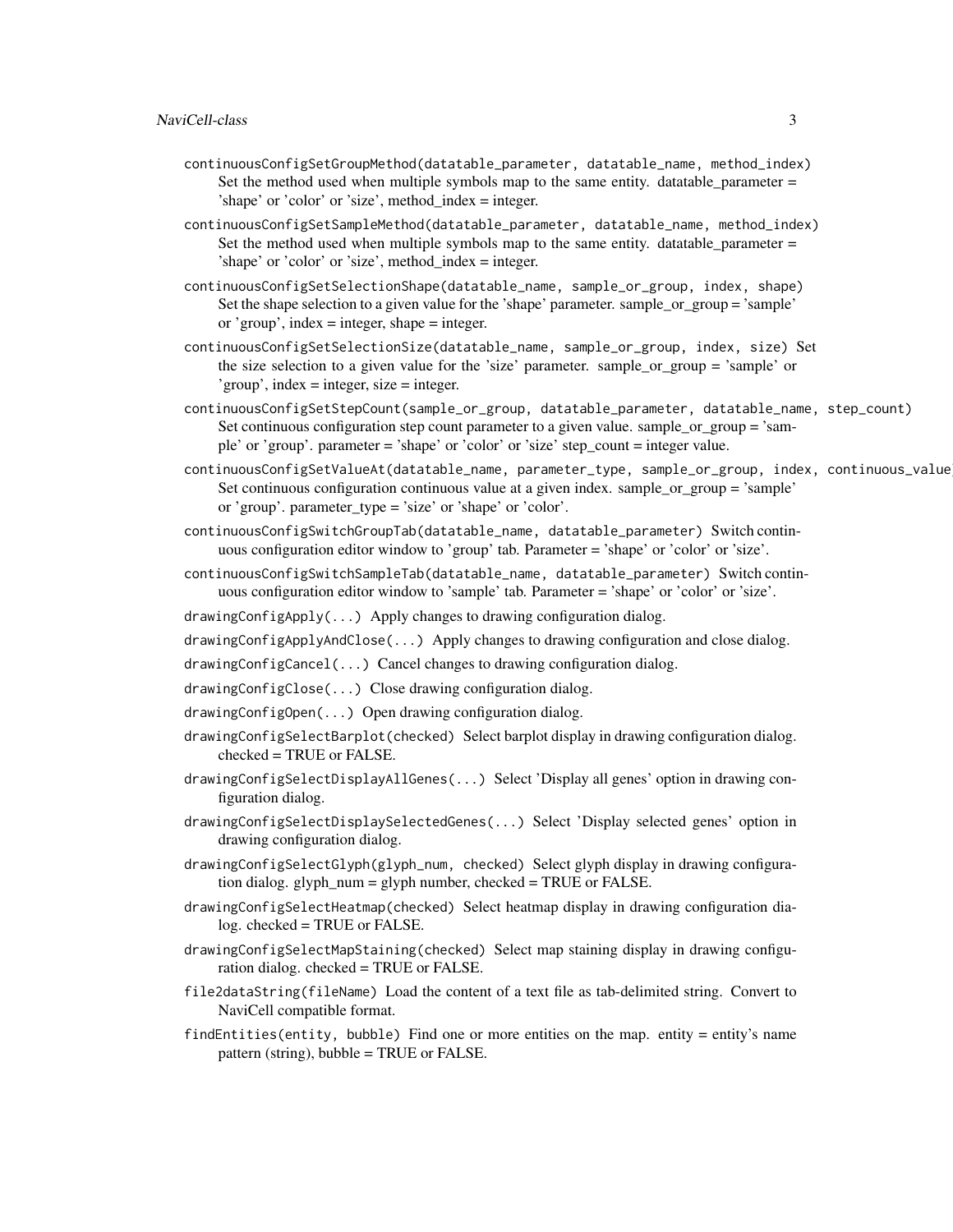- formatJson(list\_param) Format list of parameters to NaviCell server compatible JSON format (internal utility).
- formatResponse(response) Format response obtained from the RCurl 'postForm' command (internal utility).
- geneList2string(gene\_list) Convert a gene list R object to a formatted string (internal utility).

generateSessionId(...) Generate a session ID.

- getBiotypeList(...) Return the list of biotypes understood by NaviCell Web Service.
- $getHugolist(...)$  Get the list of the HUGO gene symbols for the current map (the list is stored in the object field hugo\_list.
- getImportedDatatables(...) Return the list of datatables imported in the current NaviCell session.
- getImportedGenes(...) Return the list of genes from all the datatables imported in the current NaviCell session.
- getImportedSamples(...) Return the list of samples from all the datatables imported in the current NaviCell session.
- getModuleList(...) Return the module list of the current NaviCell map.

glyphEditorApply(glyph\_num) Apply changes in the glyph editor.

glyphEditorApplyAndClose(glyph\_num) Apply changes and close the glyph editor.

glyphEditorCancel(glyph\_num) Cancel changes and close the glyph editor.

glyphEditorClose(glyph\_num) Close the glyph editor.

- glyphEditorOpen(glyph\_num) Open the glyph editor. glyph\_num = glyph number
- glyphEditorSelectColorDatatable(glyph\_num, datatable\_name) Select datatable for glyph color in the glyph editor.
- glyphEditorSelectSample(glyph\_num, sample\_name) Select sample or group in the glyph editor.
- glyphEditorSelectShapeDatatable(glyph\_num, datatable\_name) Select datatable for glyph shape in the glyph editor.
- glyphEditorSelectSizeDatatable(glyph\_num, datatable\_name) Select datatable for glyph size in the glyph editor.
- glyphEditorSetTransparency(glyph\_num, value) Set transparency parameter in the glyph editor. value = integer between 1 and 100.
- heatmapEditorApply(...) Apply changes for the heatmap editor.
- heatmapEditorApplyAndClose(...) Apply changes and close the heatmap editor.
- heatmapEditorCancel(...) Cancel changes and close the heatmap editor.

heatmapEditorClearSamples(...) Clear all samples in heatmap editor.

heatmapEditorClose(...) Close the heatmap editor.

heatmapEditorOpen(...) Open the heatmap editor.

heatmapEditorSelectAllGroups(...) Select all groups in heatmap editor.

heatmapEditorSelectAllSamples(...) Select all samples in heatmap editor.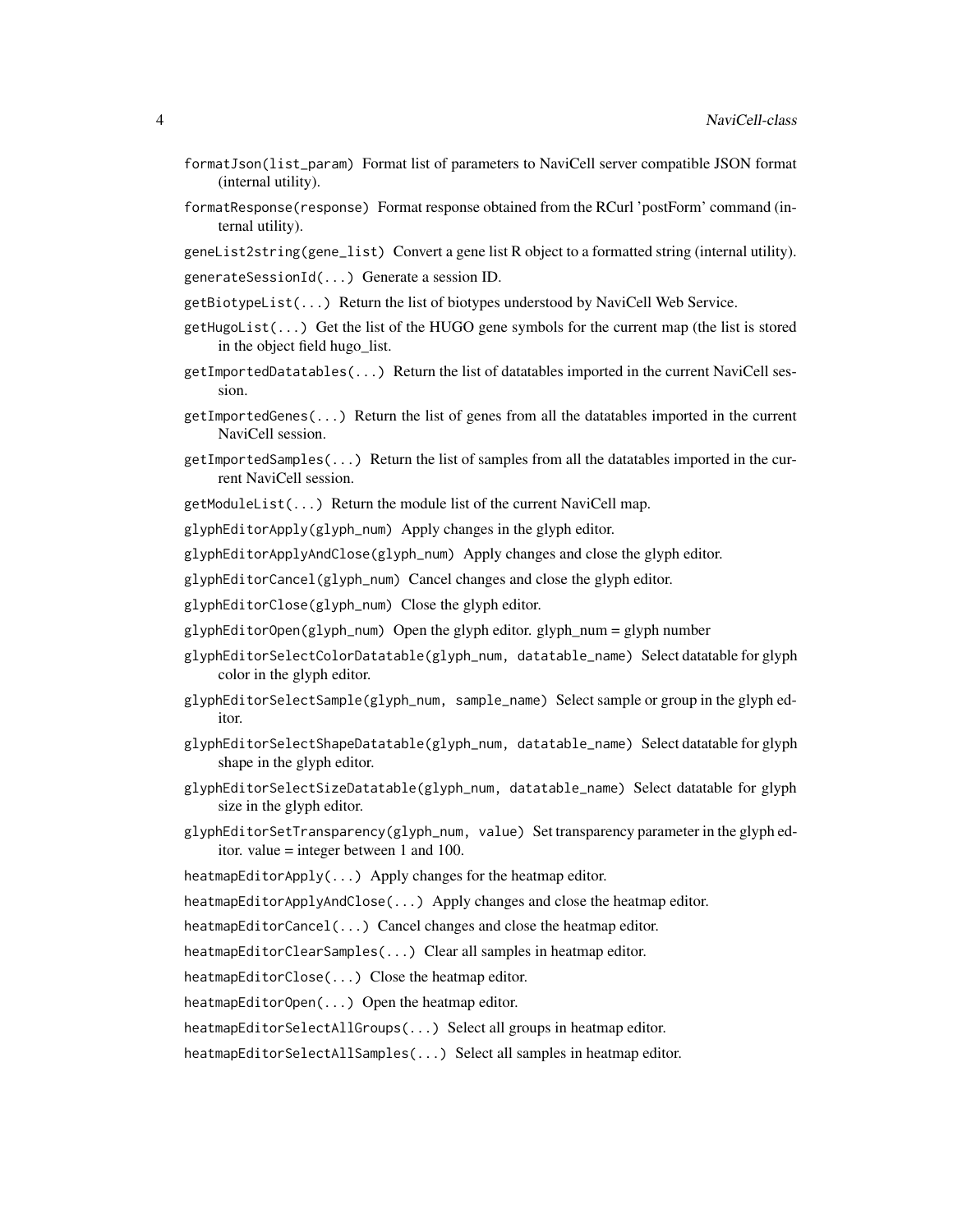#### NaviCell-class 5

- heatmapEditorSelectDatatable(row\_num, datatable\_name) Select datatable in heatmap editor. row\_num = editor row number.
- heatmapEditorSelectSample(col\_num, sample\_name) Select sample or group in heatmap editor. col\_num = editor column number, sample\_name = sample or group name.
- heatmapEditorSetTransparency(value) Set transparency parameter in heatmap editor. value = integer between 1 and 100.
- importDatatable(datatable\_biotype, datatable\_name, mat) Import a datatable (matrix) in the current map session.

incMessageId(...) Increase message ID counter.

- isImported(...) Test if data table is imported (internal utility).
- launchBrowser(...) Launch client browser and points to the default NaviCell map.
- listSessions(...) List all NaviCell server sessions.
- makeData(json\_string) Create NaviCell server command string from a list of parameters (internal utility).
- mapStainingEditorApply(...) Apply modifications for the map staining editor.
- mapStainingEditorApplyAndClose(...) Apply changes and close the map staining editor.
- mapStainingEditorCancel(...) Cancel modifications and close the map staining editor.
- mapStainingEditorClose(...) Close the map staining editor.
- mapStainingEditorOpen(...) Open the map staining editor.
- mapStainingEditorSelectDatatable(datatable\_name) Select a datatable for the map staining editor.
- mapStainingEditorSelectSample(sample\_name) Select a sample for the map staining editor.
- mapStainingEditorSetTransparency(transparency\_value) Set the transparency value parameter for the map staining editor (integer value between 1 and 100).
- matrix2string(mat) Convert an R matrix object to a formatted string (internal utility).
- moveMapCenter(x, y) Move the map center (relative).  $x = x$  coordinate (integer),  $y = y$  coordinate (integer).
- mydataDialogClose(...) Close MyData Dialog.
- mydataDialogOpen(...) Open MyData Dialog.
- mydataDialogSetDatatables(...) Set Datatables tab active for MyData Dialog.
- mydataDialogSetGenes(...) Set Genes tab active for MyData Dialog.
- mydataDialogSetGroups(...) Set Groups tab active for MyData Dialog.
- mydataDialogSetModules(...) Set Modules tab active for MyData Dialog.
- mydataDialogSetSamples(...) Set Samples tab active for MyData Dialog.
- readDatatable(fileName) Read a data file and create an R matrix. Returns a matrix object.
- sampleAnnotationApply( $\ldots$ ) Apply the modifications done on a sample annotation table.
- sampleAnnotationCancel(...) Cancel changes and close sample annotation dialog.
- sampleAnnotationClose(...) Close sample annotation dialog.

sampleAnnotationOpen(...) Open sample annotation dialog.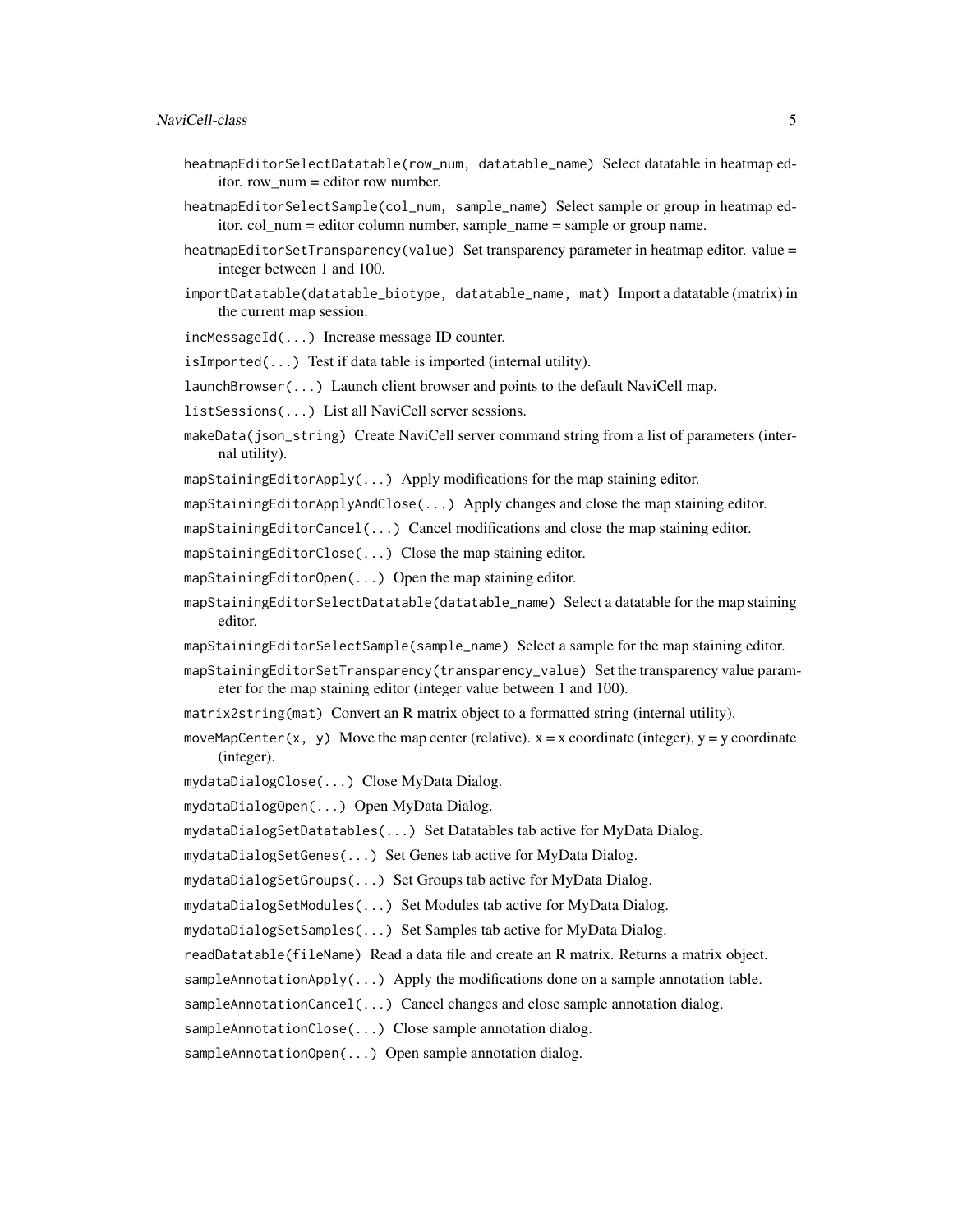sampleAnnotationSelectAnnotation(annotation\_name, true\_or\_false) Select or un-select an annotation for creating groups from a sample annotation table. true or false  $= TRUE$ , select, true or false = FALSE, un-select.

selectEntity(entity) Select an entity on the map. entity = entity's name (string)

- sendBigData(fill\_cmd) slice data in packets big data string and send it to server (internal utility)
- serverIsReady(...) Test if NaviCell server is ready (internal utility).
- setMapCenter(location) Set the relative position of the map center. location = 'MAP\_CENTER' or 'MAP\_EAST' or 'MAP\_SOUTH' or MAP\_NORTH' or 'MAP\_SOUTH\_WEST' or 'MAP\_SOUTH\_EAST' or 'MAP\_NORTH\_EAST'.
- setMapCenterAbsolute(pos\_x, pos\_y) Set the absolute position of the map center.  $x = x$  coordinate (integer),  $y = y$  coordinate (integer).
- setZoom(zoom\_level) Set a given zoom level on associated NaviCell map in browser. zoom\_level = integer value.
- uncheckAllEntities(...) Uncheck all entities on the map.
- unhighlightAllEntities(...) Uncheck all entities on the map.
- unorderedConfigApply(datatable\_name, datatable\_parameter) Apply changes to unordered discrete configuration editor for a given type of parameter. datatable\_parameter = 'shape' or 'color' or 'size'.
- unorderedConfigApplyAndClose(datatable\_name, datatable\_parameter) Apply changes to unordered discrete configuration editor for a given type of parameter, and close the window. datatable\_parameter = 'shape' or 'color' or 'size'.
- unorderedConfigCancel(datatable\_name, datatable\_parameter) Cancel changes for unordered discrete configuration editor for a given type of parameter. datatable\_parameter = 'shape' or 'color' or 'size'.
- unorderedConfigClose(datatable\_name, datatable\_parameter) Open unordered discrete configuration editor for a given type of parameter. datatable\_parameter = 'shape' or 'color' or 'size'.
- unorderedConfigOpen(datatable\_name, datatable\_parameter) Open unordered discrete configuration editor for a given type of parameter. datatable\_parameter = 'shape' or 'color' or 'size'.
- unorderedConfigSetAdvancedConfig(datatable\_name, datatable\_parameter, checked) Open/close advanced configuration for unordered discrete configuration editor for a given type of parameter. datatable\_parameter = 'shape' or 'color' or 'size'.
- unorderedConfigSetDiscreteColor(datatable\_name, sample\_or\_group, index, color) Set color value for unordered discrete configuration editor. sample\_or\_group = 'sample' or 'group', index = integer, color = string hex code color value, e.g. 'FF0000'.
- unorderedConfigSetDiscreteCondition(datatable\_name, datatable\_parameter, sample\_or\_group, index, co Set condition value for unordered discrete configuration editor. datatable\_parameter = 'size' or 'shape' or 'color'. sample\_or\_group = 'sample' or 'group', index = integer, condition = integer.
- unorderedConfigSetDiscreteShape(datatable\_name, sample\_or\_group, index, shape) Set shape value for unordered discrete configuration editor. sample\_or\_group = 'sample' or 'group',  $index = integer, shape = integer.$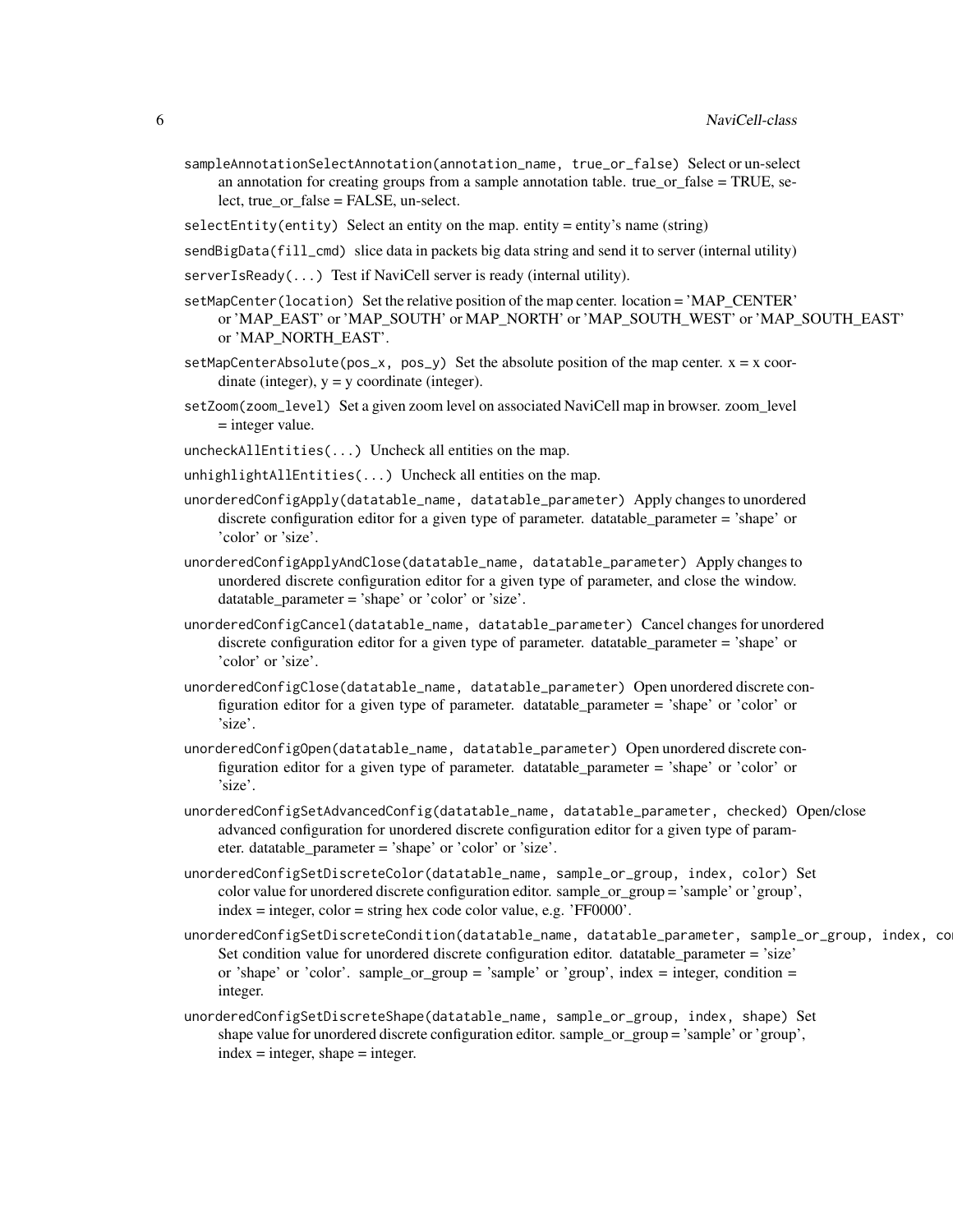- unorderedConfigSetDiscreteSize(datatable\_name, sample\_or\_group, index, size) Set size value for unordered discrete configuration editor. sample\_or\_group = 'sample' or 'group', index = integer, size = integer.
- unorderedConfigSetDiscreteValue(datatable\_name, datatable\_parameter, sample\_or\_group, index, value) Set discrete value for unordered discrete configuration editor for a given type of parameter. datatable\_parameter = 'shape' or 'color' or 'size', sample\_or\_group = 'sample' or 'group',  $index = integer, value = double.$
- unorderedConfigSwitchGroupTab(datatable\_name, datatable\_parameter) Switch to group tab for unordered discrete configuration editor. datatable\_parameter = 'size' or 'shape' or 'color'.
- unorderedConfigSwitchSampleTab(datatable\_name, datatable\_parameter) Switch to sample tab for unordered discrete configuration editor. datatable\_parameter = 'size' or 'shape' or 'color'.
- waitForImported(...) Wait until data is imported (internal utility).
- waitForReady(...) Wait until NaviCell server is ready (internal utility).

#### Examples

```
## Not run:
### Opens a communication with web service, build does not finish if example is tested
file<-system.file("extdata", "script.R", package = "RNaviCell")
source("file")
```
## End(Not run)